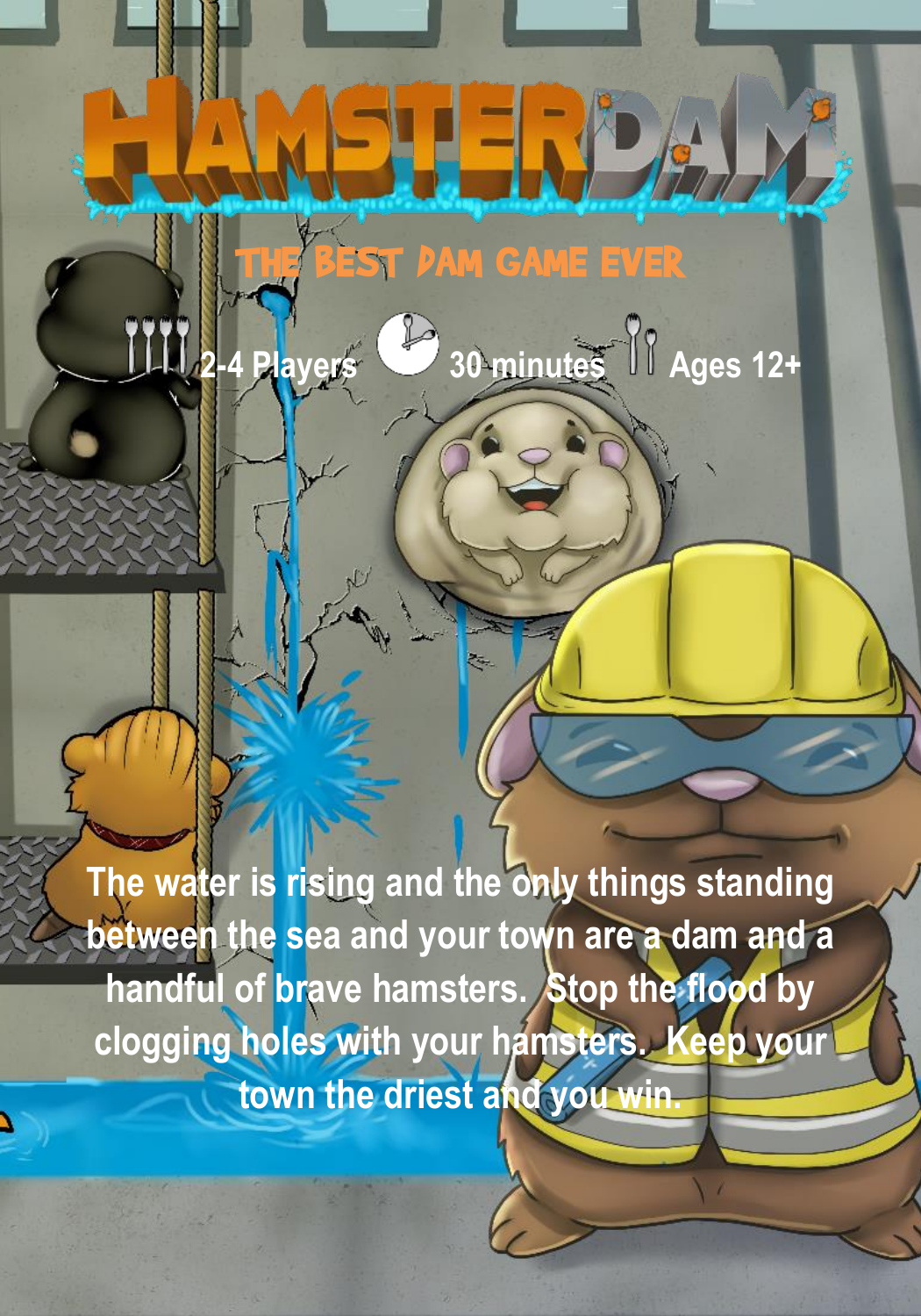

# **OBject**

Have the least amount of water on and past your dam combined at the end of the game.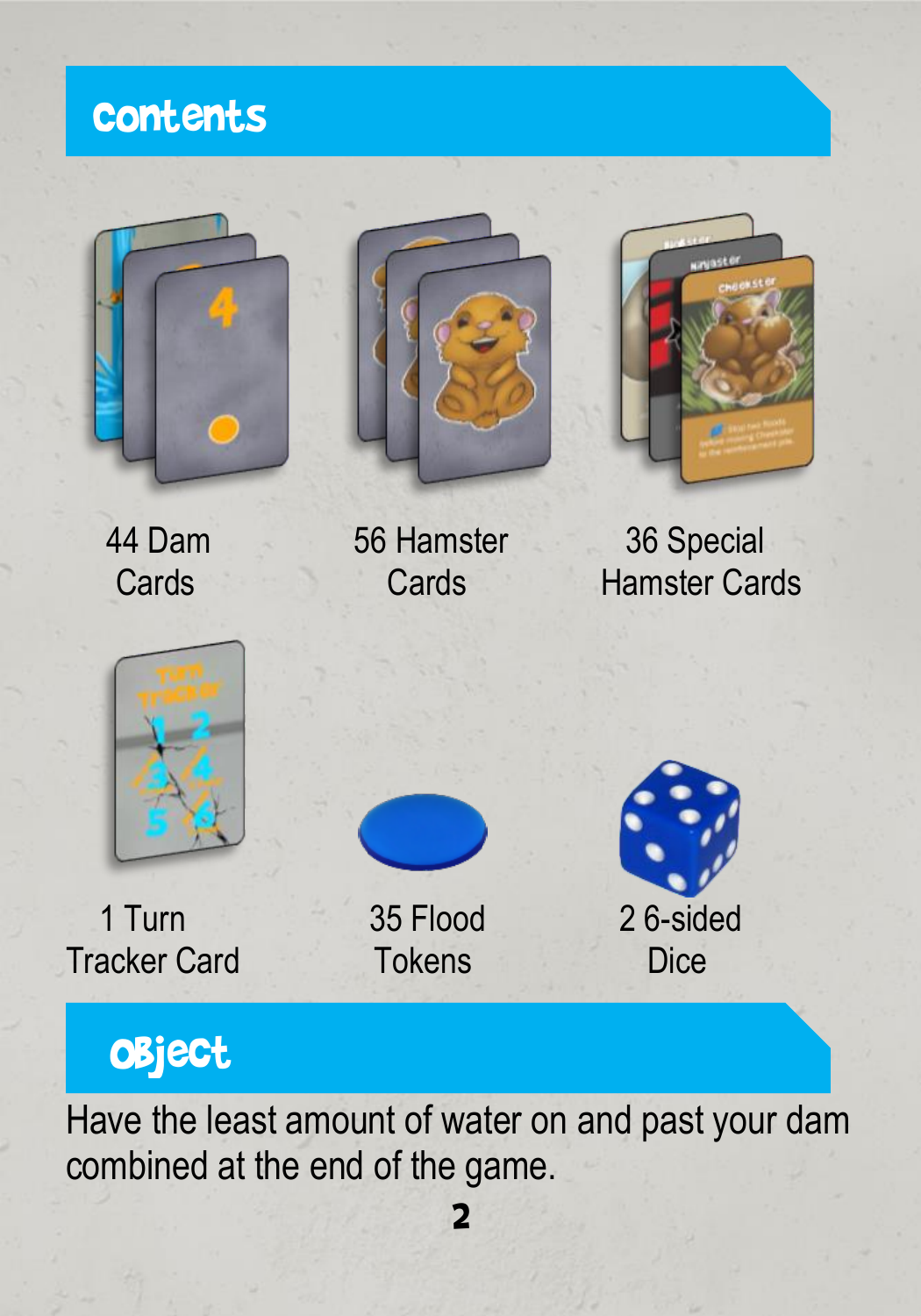#### Initial Setup

Give each player 11 dam cards, numbered 2 through 12. Each player should choose two of their dam cards to pass, then pass one to the left and one to the right. Pass both card to the other player in a 2-player game. Once you collect the cards your neighbors pass, arrange your dam cards in a line in front of you, in any order.



Each dam card will have between zero and three dots on it. Collect one hamster per orange dot on your dam cards. Remove one Twinster from the special hamsters, then shuffle the special hamsters and deal two to each person per blue dot on their dam cards. Keep one special hamster per blue dot on your dam cards and place them with your hamsters. Discard the special hamsters you don't choose.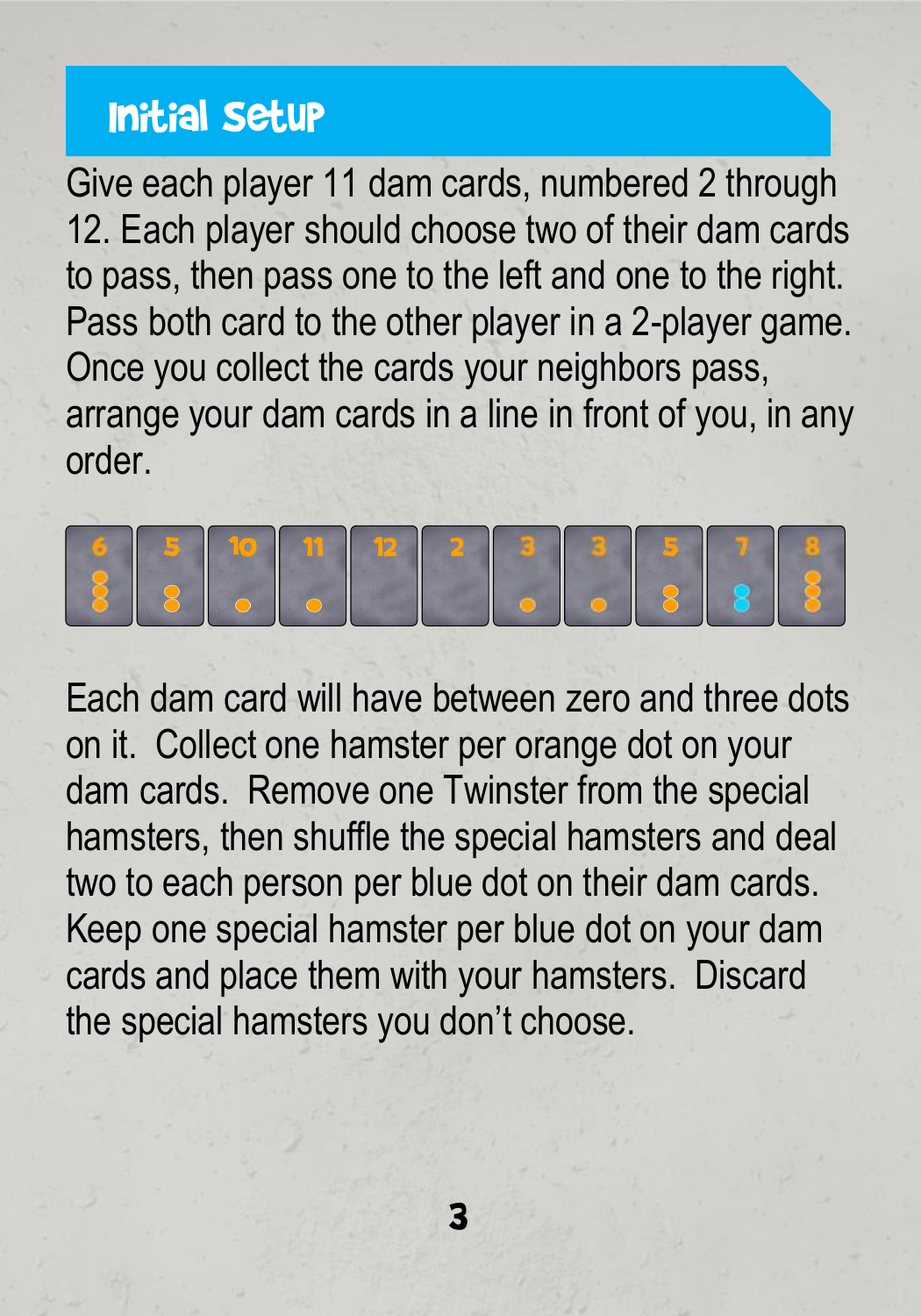Set the flood tokens and dice toward the middle of the playing area. Roll to see who goes first. Highest roll takes the round tracker card, places a flood token on the '1' and rolls first each round.

# Defending Your Dam

Your hamsters are your defense against the flood. Place hamsters in stacks on your dam cards. You do not need to place a hamster at every position on the dam. Place any special hamsters on top of their stack.



# Gameplay Sequence

Hamsterdam is played over a series of turns, which make up a round. At the end each round, you will get to redeploy hamsters to your dam.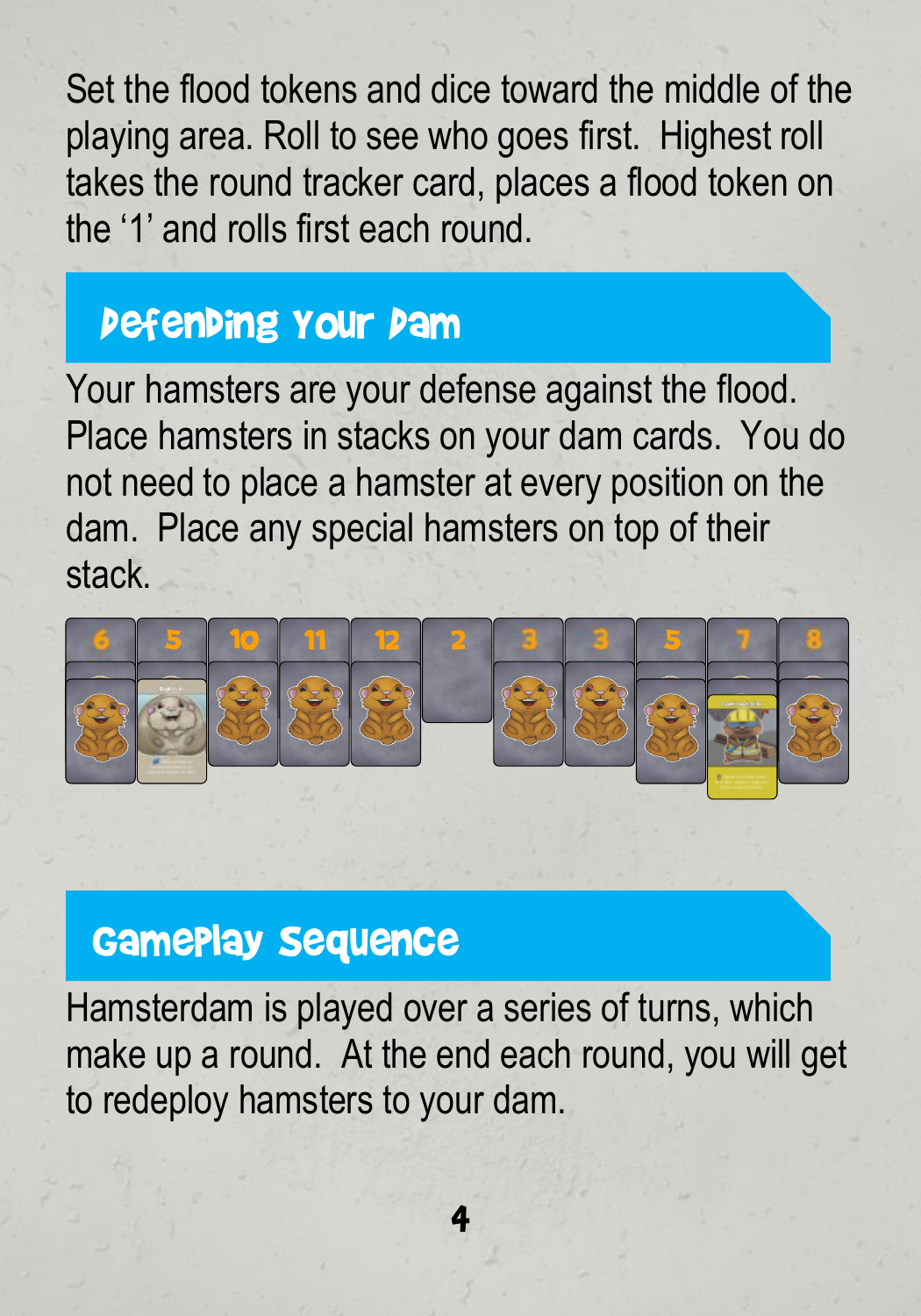### On Your Turn

Each player's turn consists of the following actions:

- 1. Roll the dice.
- 2. All players start and resolve the flood.
- 3. Resolve dam breaches.
- 4. Pass the dice to your left.



Roll the dice. This will result in a value between 2 and 12 which will correspond to a position on everybody's dam. Some people may have multiple copies or no copies of the rolled value. Re-roll the dice if nobody has the number rolled.

# Start and Resolve the Flood

A flood starts at the location on everybody's dams matching the rolled number for the round. Special hamster effects may have been applied to adjust the roll. Players resolve the flood in the following ways: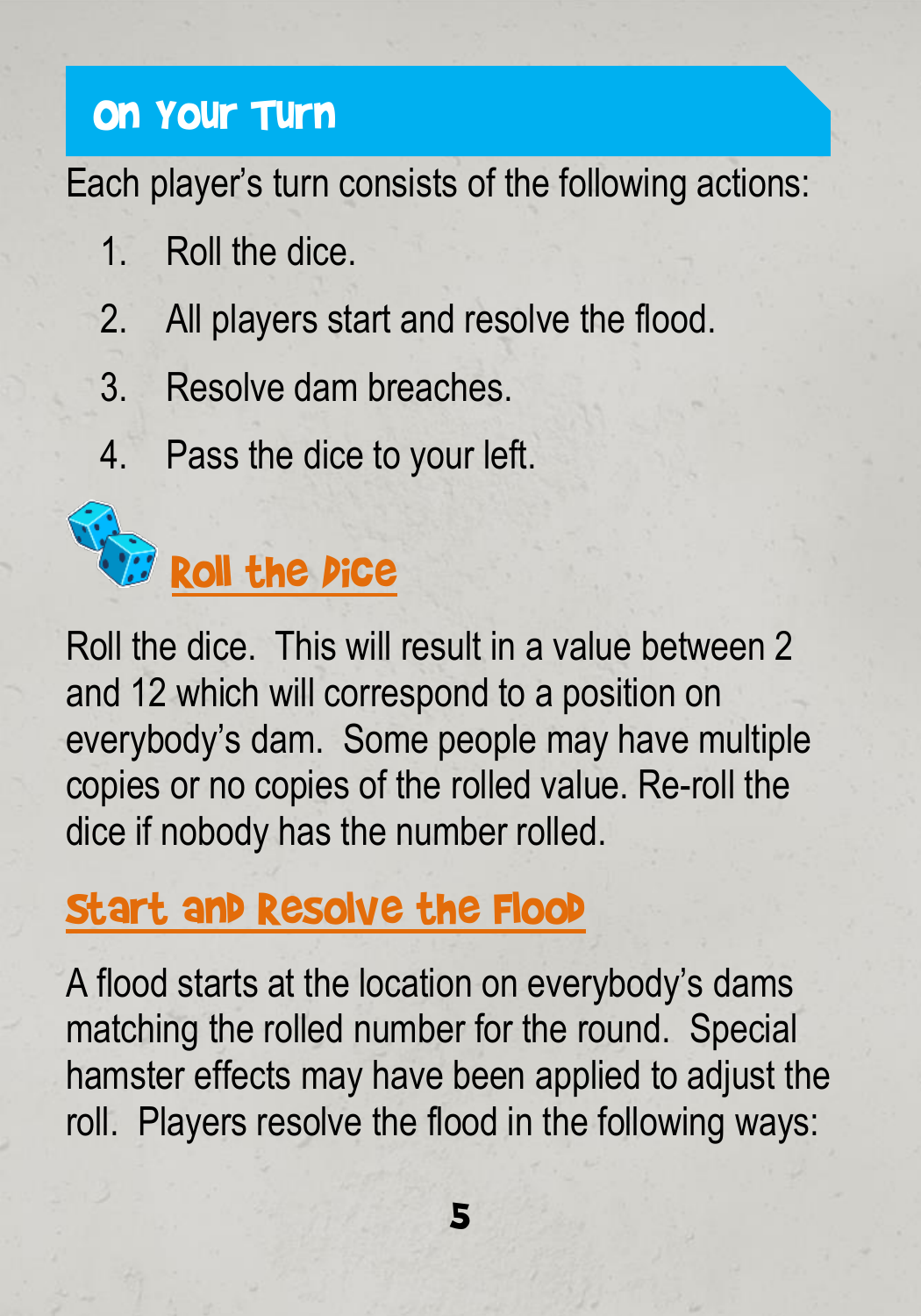$\delta$  Plugging the hole by placing a hamster from that position into your reinforcement pile. You may choose to plug the hole with a special hamster instead of using its special ability; treat the special hamster like a normal hamster in this case.



Using a special hamster ability (see special hamster cards or Meet the Special Hamsters section of the rules to see if this is an option).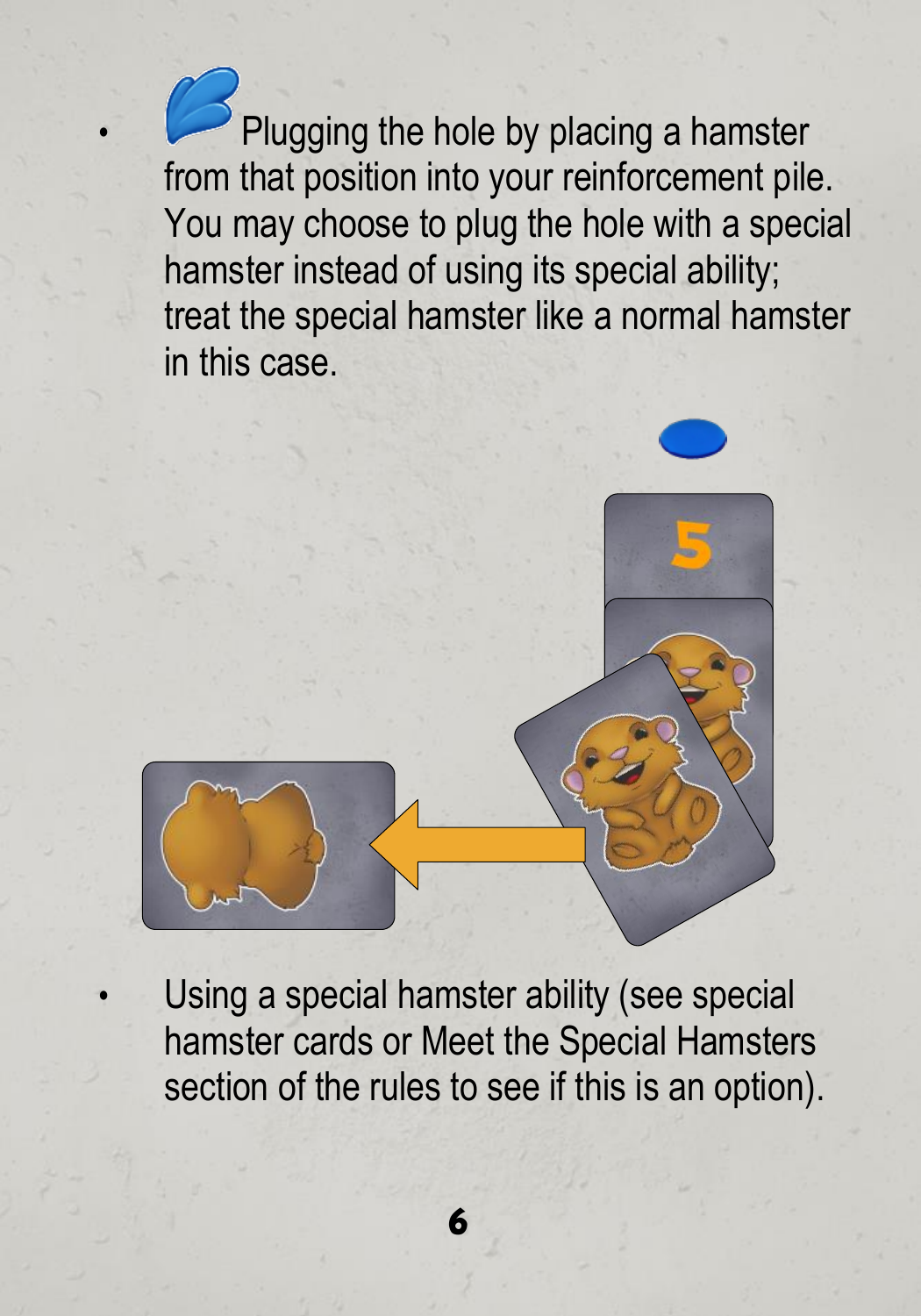• If no hamsters are at that position, place a flood token on the corresponding dam card.



If a flood token is already on that dam card, take a flood token to your flood pile.

7

7



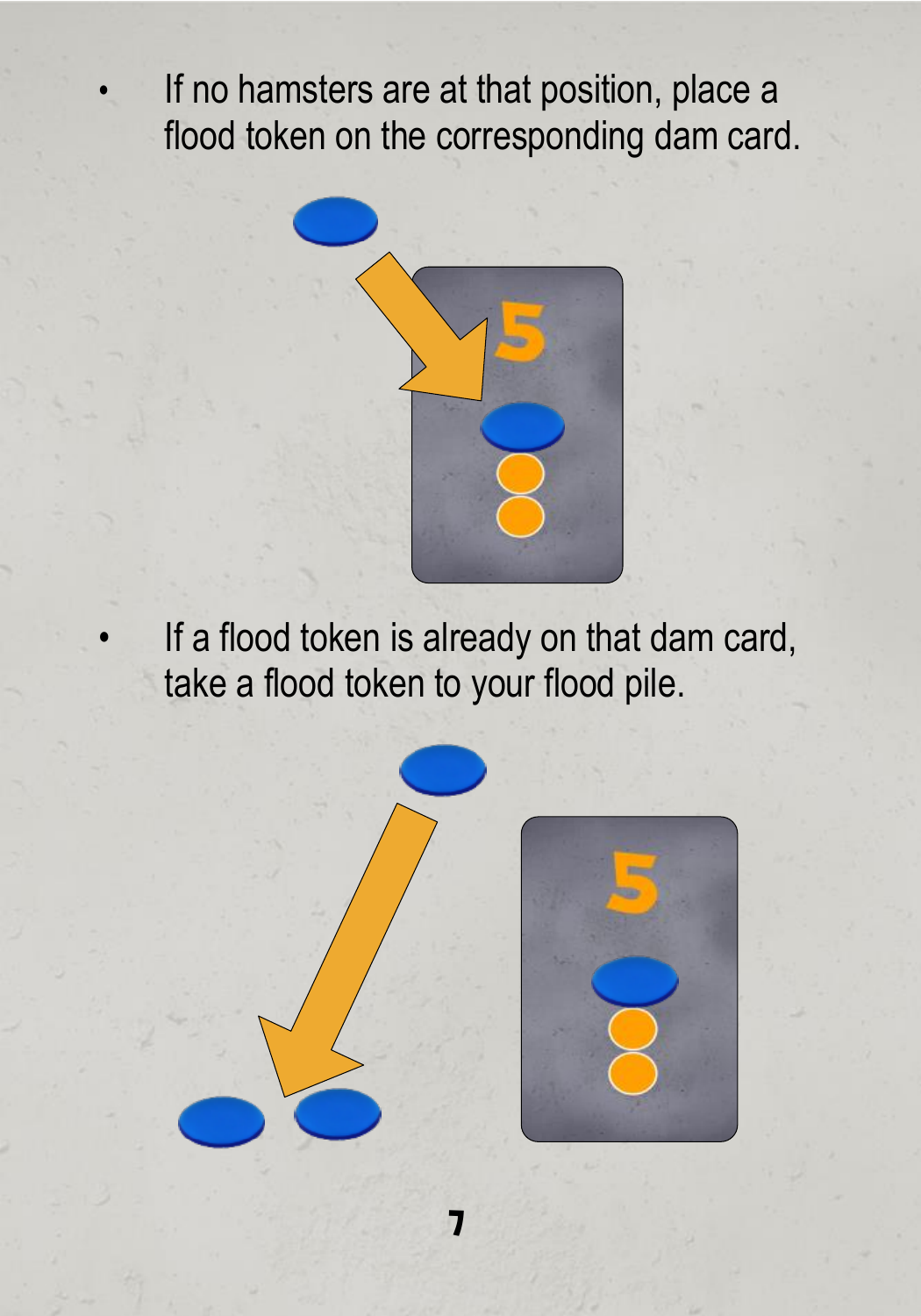# Resolve Dam Breaches

You must flip a dam card on either end of your dam, moving all hamsters on that card over one position, if you have taken three flood tokens into your flood pile. Sacrifice a hamster if there is a flood token on the card they are moving to. If a flood token was on the flipped dam card, move it to your flood pile. Flip another dam card after taking on two more flood tokens (total of 5), then for each additional flood token that breaks through after that.

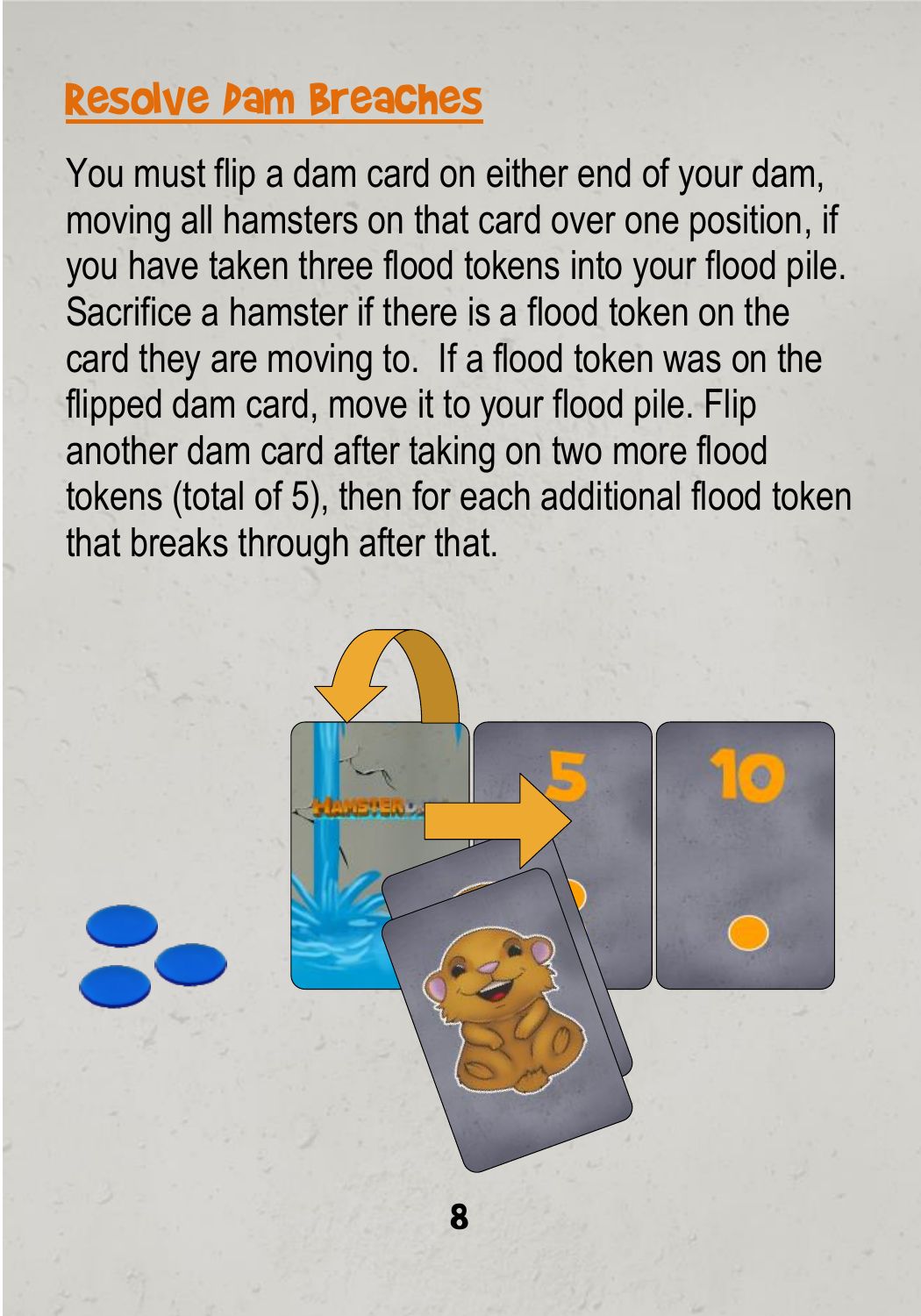# Movement Phase

Once each player has had a turn (two turns in a 2 player game), each player may move one hamster left or right one position on the dam. That move can be used to reinforce other parts of the dam or remove a flood token.



Players with special hamster abilities that involve skipping their movement phase will get to use those abilities in turn order after all players have finished their movement phase.

Once everybody has completed their movement phase, the first player starts their next turn unless it's the end of the round.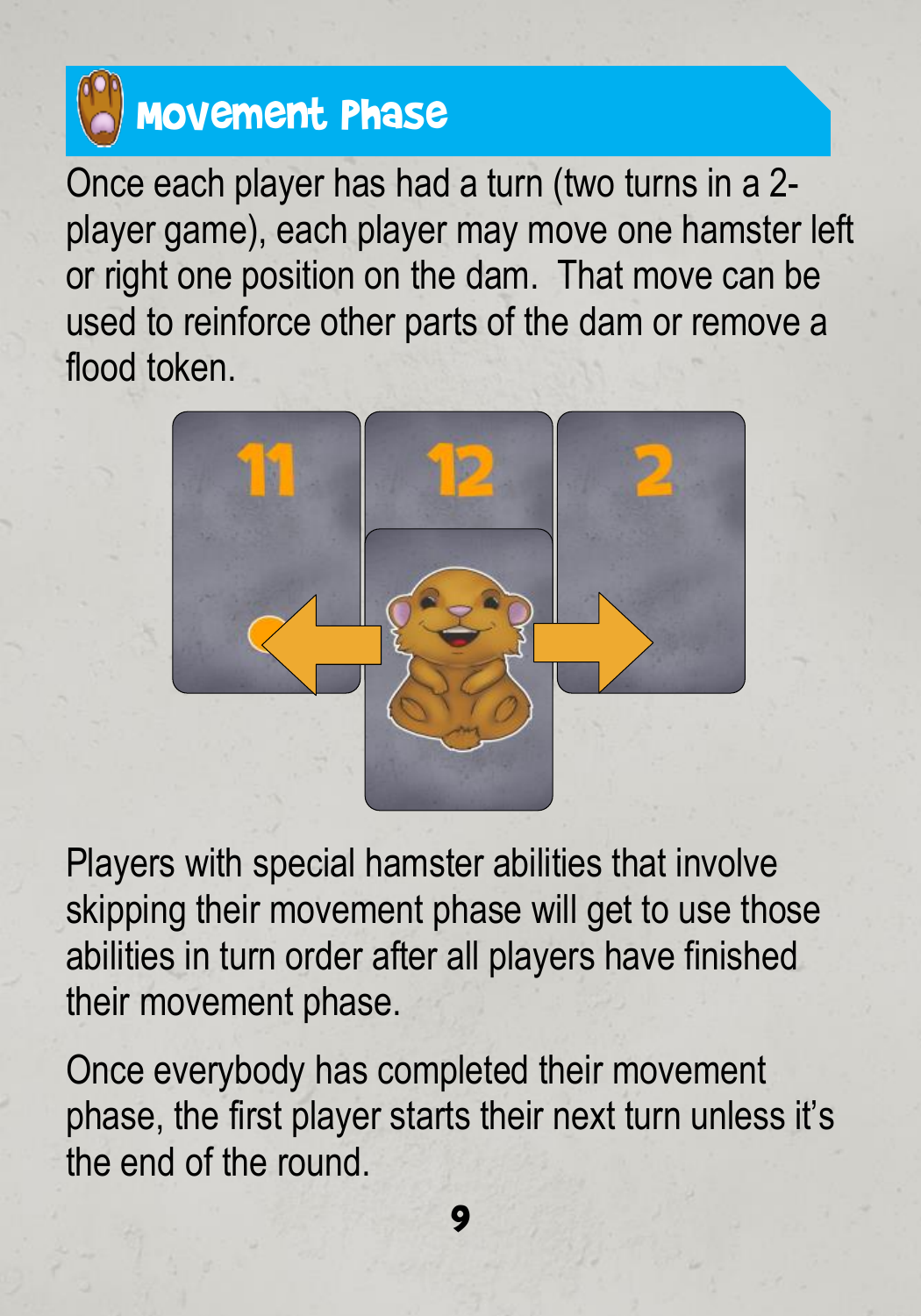#### Removing Flood Tokens

A hamster can remove a flood token on the dam by being moved there during the movement phase or placed there during redeployment. The hamster or special hamster that removes the flood token is removed from the game. The flood token does not count against you once it is removed.



A round ends, triggering redeployment, after each player has had a certain number of turns based on the player count:

> 2 player – 6 turns 3 player – 4 turns 4 player – 3 turns

Place your remaining Hamsters on your dam in a similar fashion to the starting game setup. If you have water on your dam, you may remove a hamster from the game to clear a flood token from your dam. No hamsters may be played onto a dam card with a flood token on it.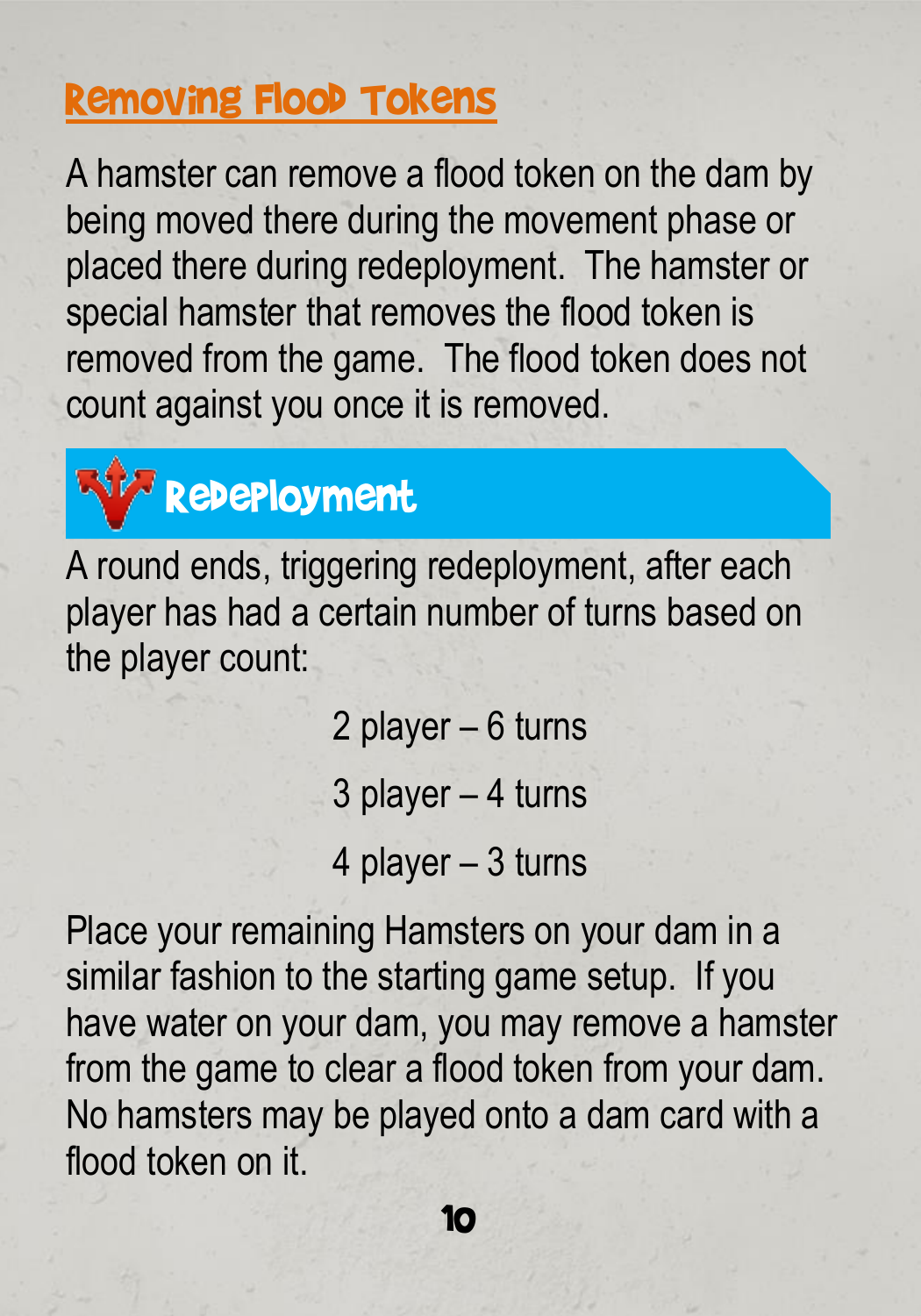# Meet the Special Hamsters

Special hamsters may be used at certain times during the game as indicated below:



During roll the dice phase.



When stopping a flood with a hamster.



**D**<br>During movement phase.



During redeployment.

If a special hamster has the  $\mathbb{C}^{\bullet}$  symbol on it, flip the special hamster to its normal hamster back side after use.



#### **Blobster**

Place Blobster in your reinforcement pile to stop a flood at its location or an adjacent dam section.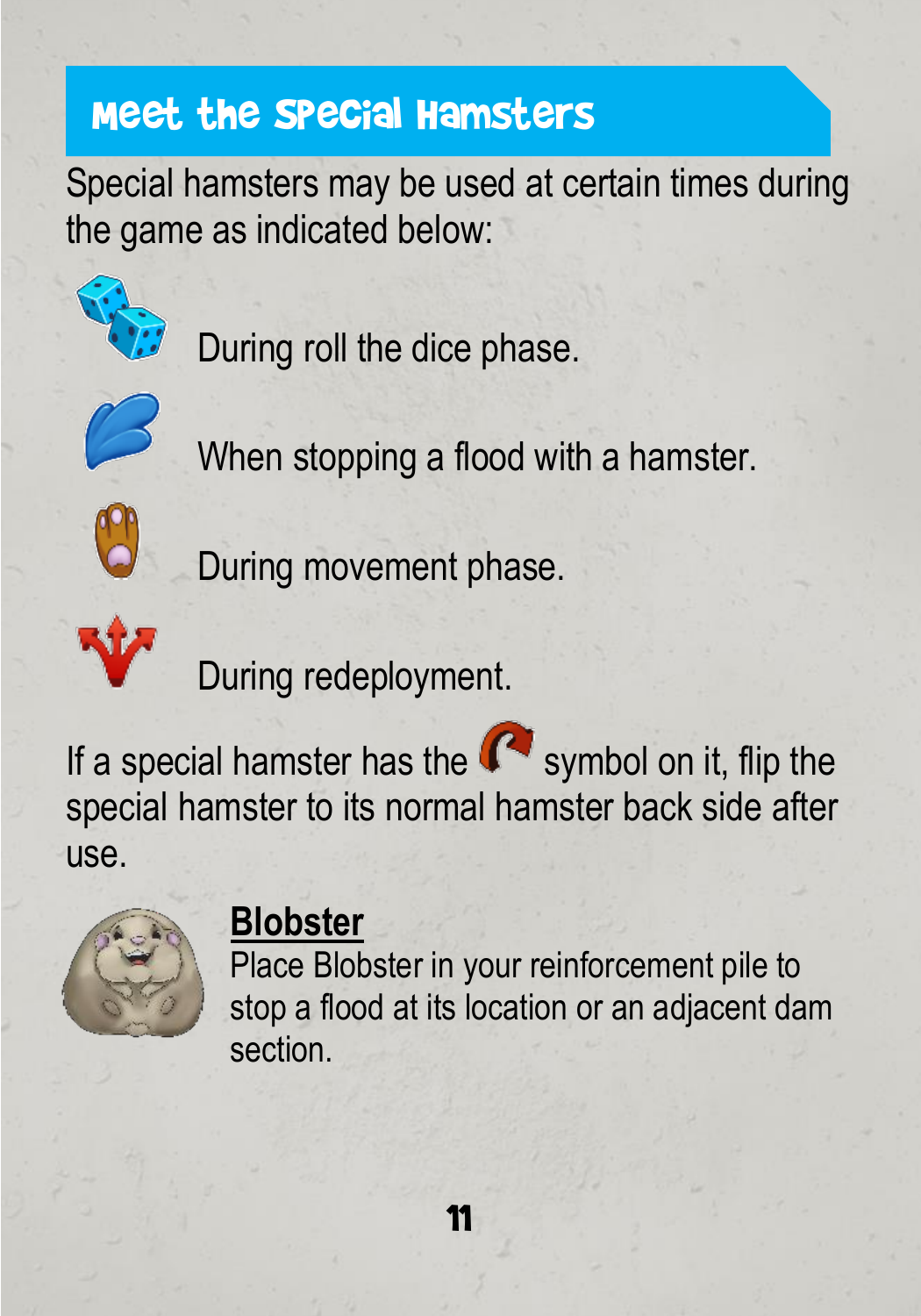

#### **Bombster**

Skip your movement phase to cause a flood at any position on another player's dam.



# **Buffster**

After your roll, flip the flood dice to their opposite side.



# **Cheekster**

Stop two floods before moving Cheekster to the reinforcement pile. Place a flood token on Cheekster the first time it blocks a flood at its location to denote that it used one stop prior to placing it in the reinforcement pile.



# **Contractster**

Skip your movement to move one flood token to a dam position adjacent to its current position. This can result in multiple flood tokens on a dam location and still requires one hamster to clear one flood token.



#### **Copycatster**

Use the ability of any other special hamster in play. Move to reinforcement pile after use.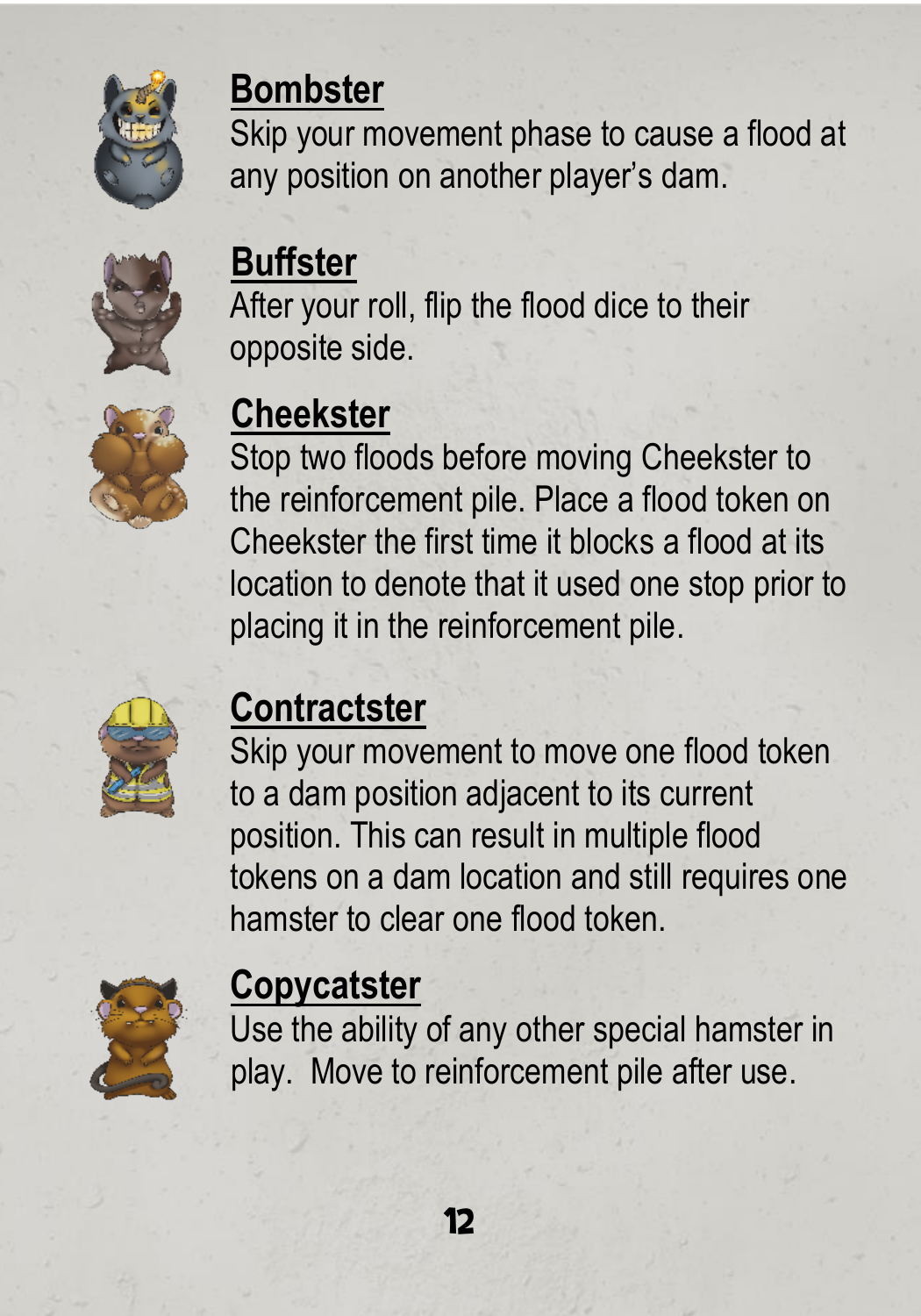

#### **Huckster**

Skip your movement phase to move another player's hamster on their dam. The hamster moved must be a standard one, not special.



# **Janitster**

If Janitster is on your dam during redeployment, you may remove Janitster from the game to remove all water tokens from your dam cards.



# **Mobster**

After any roll, count flood roll as +1 or -1, if possible, for yourself.



# **Momster**

Skip movement phase to add two hamsters from the reinforcement pile to Momster's position.



#### **Napster**

After all rolls, you may move Napster one position on the dam.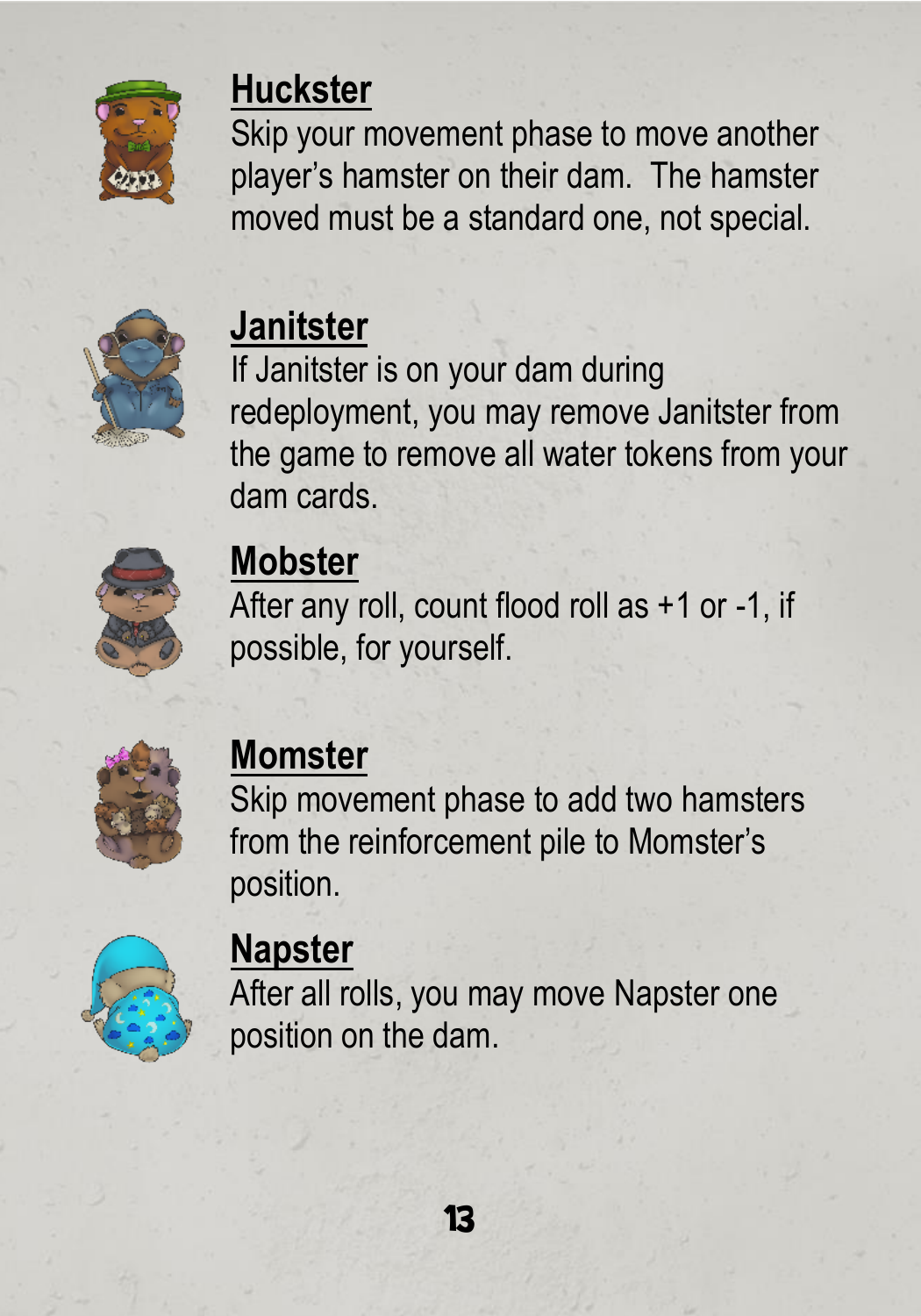

#### **Ninjaster**

After any roll, move to the reinforcement pile to ignore that roll. The regular hamster side should be face up after using ability. Ninjaster side remains face up if you used Ninjaster as a normal hamster to block a flood.



#### **Physicister**

After your roll, re-roll and choose to keep the original value or use the new value.



### **Speedster**

During movement, move to any position on the dam. This move is in addition to your normal move.



#### **Spinster**

After your roll, change the value of one die.



#### **Swimster**

Share a location with a flood token without removing Swimster and the flood token during movement and redeployment.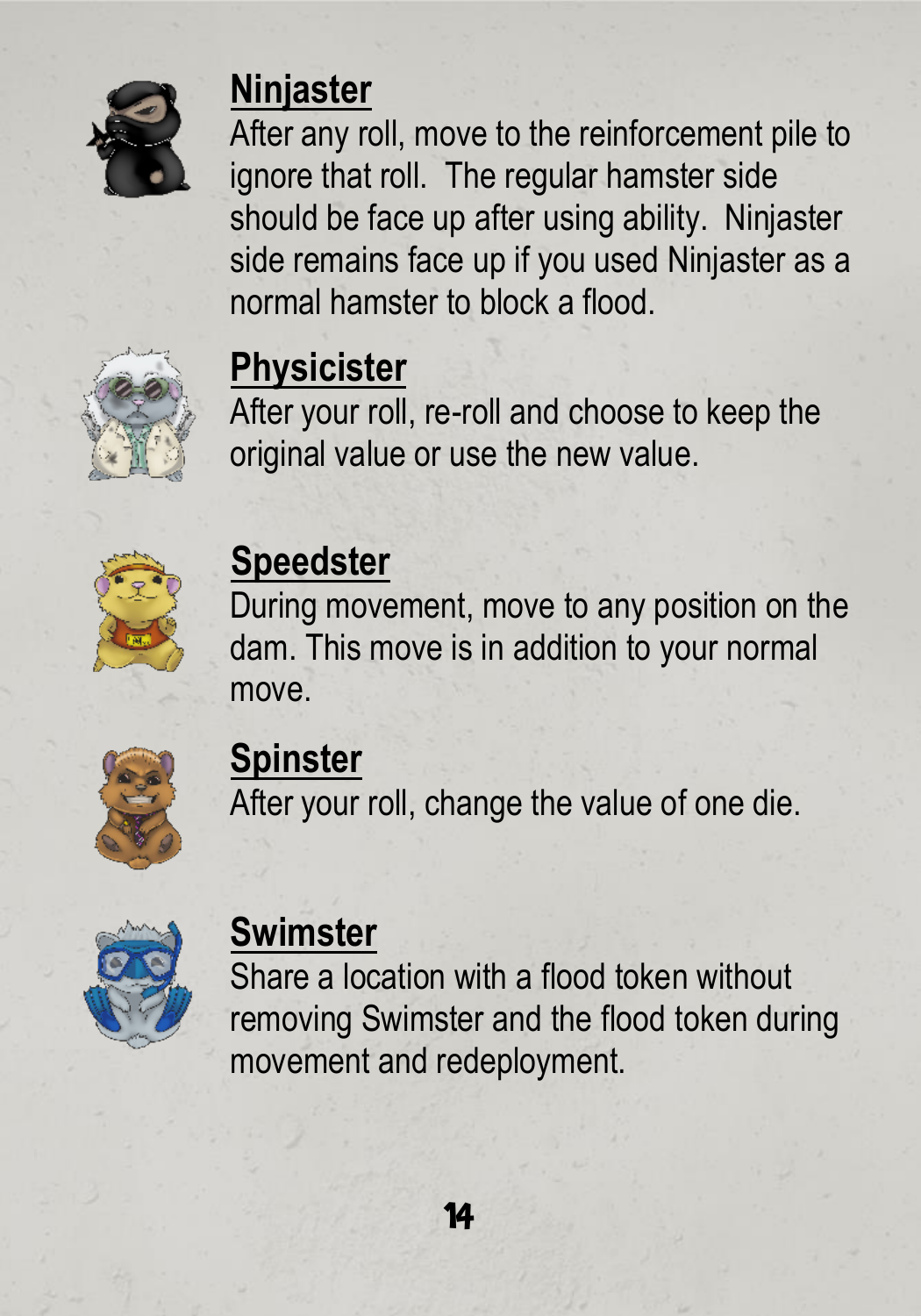

#### **Twinster**

Comes with other Twinster. Twinster goes to reinforcement pile when other Twinster does.



#### **Whack-a-Mole**

After rolling, roll the dice and place Whack-a Mole on your dam in a position matching the roll. If that number is not on your dam, Whacka-Mole goes to your reinforcement pile Whacka-Mole side up.

#### Winning the Game

When a total number of flood tokens as shown below end up in all players' flood token piles combined, the game ends.

2 player – 10 tokens

3 player – 15 tokens

4 player – 20 tokens

The person with the fewest combined flood tokens in their pile and on their dam wins the game. In the event of a tie, the player with more remaining hamsters and special hamsters wins.